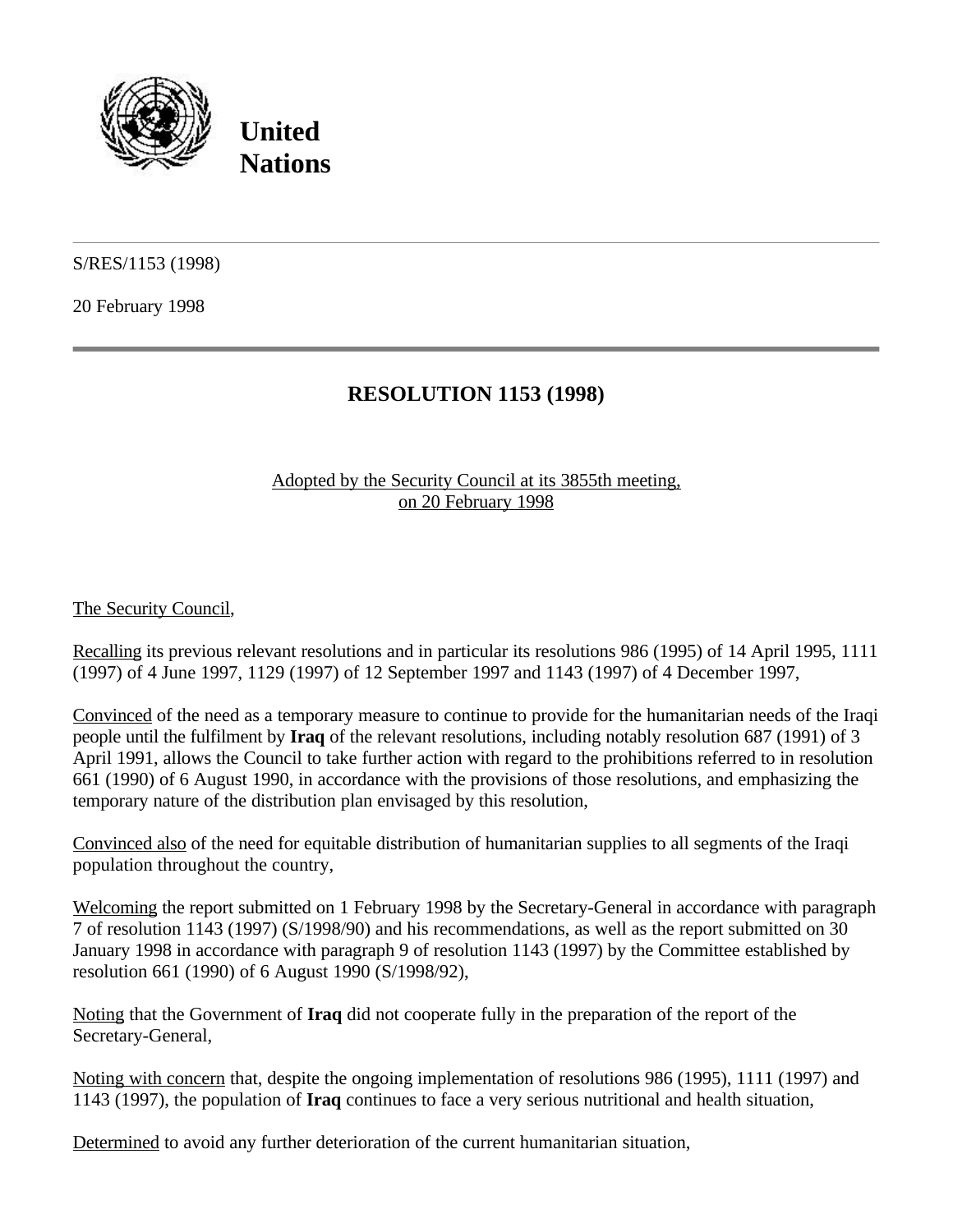Reaffirming the commitment of all Member States to the sovereignty and territorial integrity of **Iraq**,

Acting under Chapter VII of the Charter of the United Nations,

1. Decides that the provisions of resolution 986 (1995), except those contained in paragraphs 4, 11 and 12, shall remain in force for a new period of 180 days beginning at 00.01 hours, Eastern Standard Time, on the day after the President of the Council has informed the members of the Council that he has received the report of the Secretary-General requested in paragraph 5 below, on which date the provisions of resolution 1143 (1997), if still in force, shall terminate, except as regards sums already produced pursuant to that resolution prior to that date;

2. Decides further that the authorization given to States by paragraph 1 of resolution 986 (1995) shall permit the import of petroleum and petroleum products originating in **Iraq**, including financial and other essential transactions directly relating thereto, sufficient to produce a sum, in the 180-day period referred to in paragraph 1 above, not exceeding a total of 5.256 billion United States dollars, of which the amounts recommended by the Secretary-General for the food/nutrition and health sectors should be allocated on a priority basis, and of which between 682 million United States dollars and 788 million United States dollars shall be used for the purpose referred to in paragraph 8 (b) of resolution 986 (1995), except that if less than 5.256 billion United States dollars worth of petroleum or petroleum products is sold during the 180-day period, particular attention will be paid to meeting the urgent humanitarian needs in the food/nutrition and health sectors and the Secretary-General may provide a proportionately smaller amount for the purpose referred to in paragraph 8 (b) of resolution 986 (1995);

3. Directs the Committee established by resolution 661 (1990) to authorize, on the basis of specific requests, reasonable expenses related to the Hajj pilgrimage, to be met by funds in the escrow account;

4. Requests the Secretary-General to take the actions necessary to ensure the effective and efficient implementation of this resolution, and in particular to enhance the United Nations observation process in **Iraq** in such a way as to provide the required assurance to the Council of the equitable distribution of the goods produced in accordance with this resolution and that all supplies authorized for procurement, including dual-usage items and spare parts, are utilized for the purpose for which they have been authorized;

5. Requests the Secretary-General to report to the Council when he has entered into any necessary arrangements or agreements, and approved a distribution plan, submitted by the Government of **Iraq**, which includes a description of the goods to be purchased and effectively guarantees their equitable distribution, in accordance with his recommendations that the plan should be ongoing and should reflect the relative priorities of humanitarian supplies as well as their interrelationships within the context of projects or activities, required delivery dates, preferred points of entry, and targeted objectives to be achieved;

6. Urges all States, and in particular the Government of **Iraq**, to provide their full cooperation in the effective implementation of this resolution;

7. Appeals to all States to cooperate in the timely submission of applications and the expeditious issue of export licences, facilitating the transit of humanitarian supplies authorized by the Committee established by resolution 661 (1990), and taking all other appropriate measures within their competence in order to ensure that urgently required humanitarian supplies reach the Iraqi people as rapidly as possible;

8. Stresses the need to ensure respect for the security and safety of all persons directly involved in the implementation of this resolution in **Iraq**;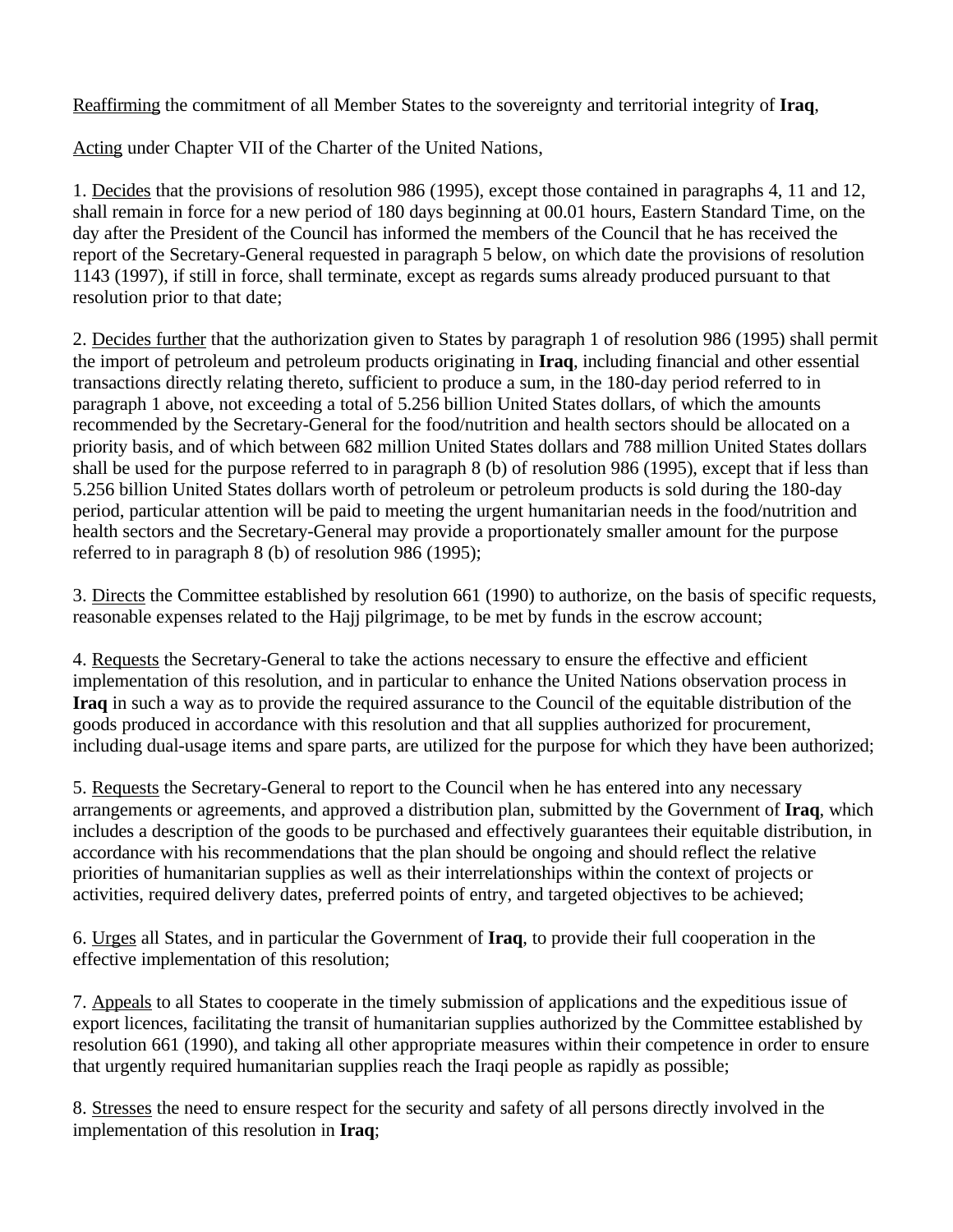9. Decides to conduct an interim review of the implementation of this resolution 90 days after the entry into force of paragraph 1 above and a thorough review of all aspects of its implementation prior to the end of the 180-day period, on receipt of the reports referred to in paragraphs 10 and 14 below, and expresses its intention, prior to the end of the 180-day period, to consider favourably the renewal of the provisions of this resolution as appropriate, provided that the reports referred to in paragraphs 10 and 14 below indicate that those provisions are being satisfactorily implemented;

10. Requests the Secretary-General to make an interim report to the Council 90 days after the entry into force of paragraph 1 above, and to make a full report prior to the end of the 180-day period, on the basis of observation by United Nations personnel in **Iraq**, and on the basis of consultations with the Government of **Iraq**, on whether **Iraq** has ensured the equitable distribution of medicine, health supplies, foodstuffs and materials and supplies for essential civilian needs, financed in accordance with paragraph 8 (a) of resolution 986 (1995), including in his reports any observations he may have on the adequacy of the revenues to meet **Iraq**'s humanitarian needs, and on **Iraq**'s capacity to export sufficient quantities of petroleum and petroleum products to produce the sum referred to in paragraph 2 above;

11. Takes note of the Secretary-General's observation that the situation in the electricity sector is extremely grave, and of his intention to return to the Council with proposals for appropriate funding, requests him to submit urgently a report for this purpose prepared in consultation with the Government of **Iraq** to the Council, and further requests him to submit to the Council other studies, drawing upon United Nations agencies as appropriate and in consultation with the Government of **Iraq**, on essential humanitarian needs in **Iraq** including necessary improvements to infrastructure;

12. Requests the Secretary-General to establish a group of experts to determine in consultation with the Government of **Iraq** whether **Iraq** is able to export petroleum or petroleum products sufficient to produce the total sum referred to in paragraph 2 above and to prepare an independent report on Iraqi production and transportation capacity and necessary monitoring, also requests him in the light of that report to make early and appropriate recommendations and expresses its readiness to take a decision, on the basis of these recommendations and the humanitarian objectives of this resolution, notwithstanding paragraph 3 of resolution 661 (1990), regarding authorization of the export of the necessary equipment to enable **Iraq** to increase the export of petroleum or petroleum products and to give the appropriate directions to the Committee established by resolution 661 (1990);

13. Requests the Secretary-General to report to the Council, if **Iraq** is unable to export petroleum or petroleum products sufficient to produce the total sum referred to in paragraph 2 above, and following consultations with relevant United Nations agencies and the Iraqi authorities, making recommendations for the expenditure of the sum expected to be available, consistent with the distribution plan referred to in paragraph 5 above;

14. Requests the Committee established by resolution 661 (1990), in coordination with the Secretary-General, to report to the Council 90 days after the entry into force of paragraph 1 above and again prior to the end of the 180-day period on the implementation of the arrangements in paragraphs 1, 2, 6, 8, 9 and 10 of resolution 986 (1995);

15. Requests further the Committee established by resolution 661 (1990) to implement the measures and take action on the steps referred to in its report of 30 January 1998, with regard to the refining and clarifying of its working procedures, to consider the relevant observations and recommendations referred to in the report of the Secretary-General of 1 February 1998 in particular with a view to reducing to the extent possible the delay between the export of petroleum and petroleum products from **Iraq** and the supply of